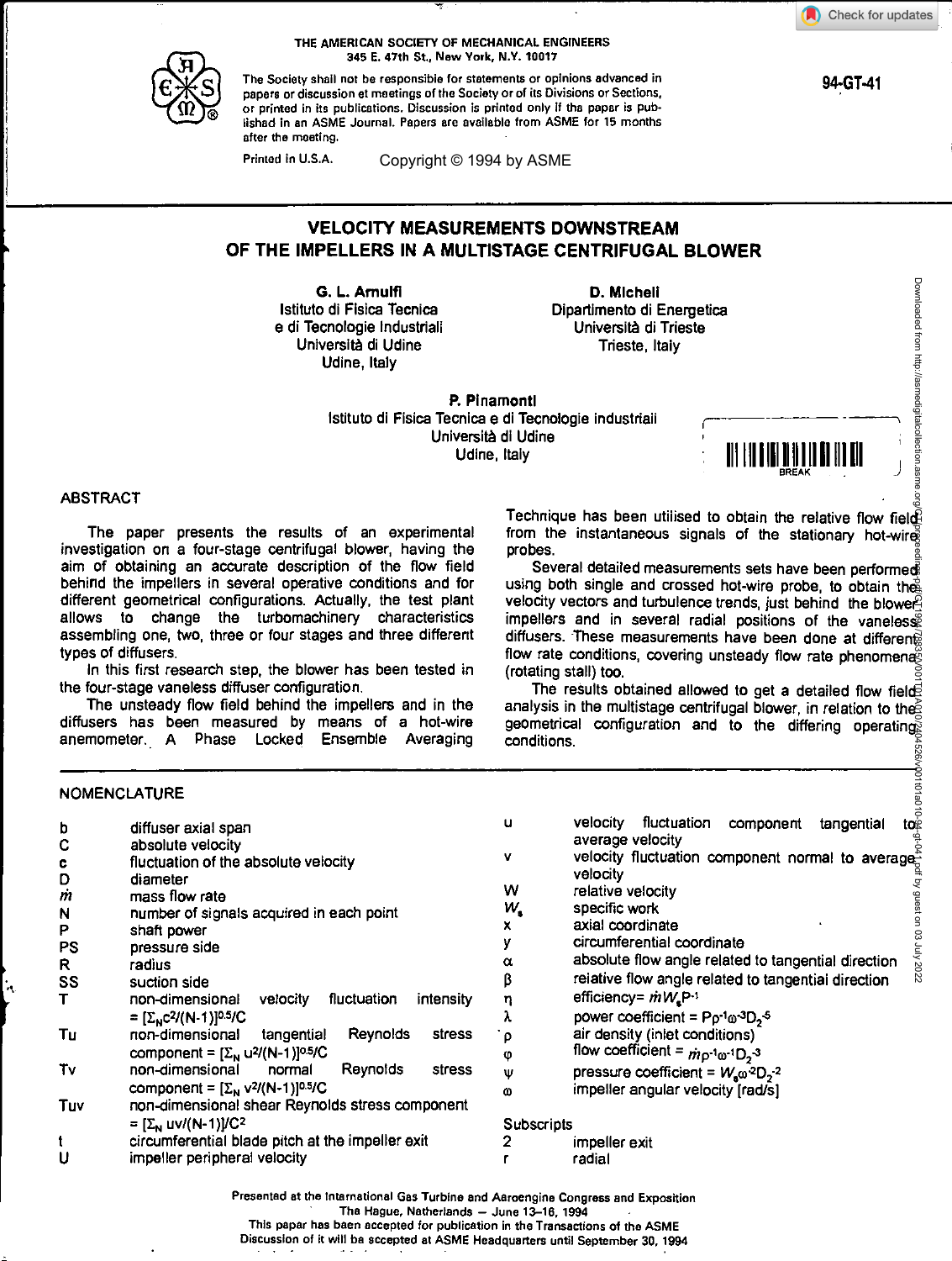# INTRODUCTION

The detailed study of the flow field in centrifugal turbomachines is essential to an exact understanding of the links existing among the geometrical characteristics of the machine, the flow within the same and its performances in order to be able to enhance the machine's project.

Alongside with the application of improved Computational Fluid Dynamics Codes for the solution of flow in turbomachines, a great importance is still to be attached to the development of experimental measurement techniques, both with the aim of testing the results of CFD codes and to describe the functioning of these machines in detail.

The dramatic developments in the field of computers in the recent years have brought significant improvements in the experimental measurement techniques used to this aim, both in terms of measurement instrumentation and of data acquisition and data processing systems; at present large quantities of data can be collected and processed to an extent that was previously unimaginable.

Apart from direct internal flow measurement techniques within the rotating blade channels, other conventional techniques are based on stationary probes which are positioned just at the impellers' in- or outlet and in the turbomachines diffusers.

The equipment extensively used to measure the instantaneous velocity field include Laser Anemometer (Fradin and Janssens 1990, Rohne and Banzhaf 1990, Flack et al. 1987, Eckardt 1976, Krain 1981) and Hot-Wire Anemometer (HWA), in particular to study the flow in pumps (Flack at al. 1987), often tested with air (Ubaldi et al. 1992, Jaberg and Hergt 1989), fans (Cau et al. 1987, Ray and Swim 1981), blowers (Höfler et al. 1988, Jansen 1964, Kinoshita and Senoo 1985, Jiang et al. 1972) and compressors with measurements limited to the flow at the impellers outlet (Olivari and Salaspini 1975, Ishida et al. 1989, Ligrani et al. 1983, Dickmann 1972) or in vaned diffusers (Fradin and Janssens 1990, Inoue and Cumpsty 1984) or in vaneless diffusers also (Eckardt 1975, Maksoud and Johnson 1989, Frigne and Van Den Braembussche 1984, Kammer and Rautenberg 1986).

Different techniques have been applied using HWA with stationary probes in centrifugal turbomachines:

- single-wire probes with fixed positioning in order to obtain the velocity's intensity (Jansen 1964, Dickmann 1972, Frigne and Van Den Braembussche 1984, Kinoshita and Senoo 1985, Jiang et al. 1972, Ubaldi and Zunino 1990);
- single-wire probes with several subsequent positioning in order to assess two velocity components (Olivari and Salaspini 1975, Eckardt 1975, Höfler et al. 1988, Jaberg and Hergt 1989, Ishida et al. 1989, Ray and Swim 1981, Inoue and Cumpsty 1984) or three velocity components (Ubaldi et al. 1992) and associated turbulence components;
- two-wire X probes with fixed positioning for the assessment of a bi-dimensional velocity field (Ligrani et al. 1983);
- two-wire X probes with several subsequent positioning in order to assess a tri-dimensional velocity field (Cau et al. 1987);
- three-wire probes in order to assess the three velocity components and the six turbulence components simultaneously (Maksoud and Johnson 1989).

Clearly, each of above-mentioned techniques presents some advantages and some disadvantages (Lakshminarayana 1981), that have to be evaluated to find the most suitable solution.

This paper deals with the experimental measurements performed on a very interesting centrifugal turbomachine model as it offers the possibility of varying its geometrical configuration (number of stages, varying from one to four, and three different configurations of the diffusers).

Since this is a multistage machine it offers the possibilty of getting a detailed insight of the flow field in the different stages and of comparing these data in different operating conditions.

The aim of this research is to describe the flow within the machine in great detail and possibly to link its characteristic to the particular geometrical configuration and performance.

#### EXPERIMENTAL PROCEDURE

#### Test Rig and Operating Conditions

Experiments were carried out at the Laboratory of the Dipartimento di Energetica - University of Trieste on the modular centrifugal blower. In this investigation the four-stage set was used; all the stages are identical geometrically, with 16-bladed shrouded impellers and vaneless diffusers with parallel straight walls (figure 1). More geometrical features are shown in table 1.

downloaded from http://asmedigitalcollection.asmedia.com/GT1994/78835/V001T01a0112435/V001T01A010/240452635/V0<br>Population and oscillations-particlestic on 03 July 2022



Fig. 1 - Test blower and measuring sections.

| <b>IMPELLER</b>    |     |    |
|--------------------|-----|----|
| inlet diameter     | 160 | mm |
| outlet diameter    | 465 | mm |
| inlet axial span   | 23  | mm |
| outlet axial span  | я   | mm |
| inlet blade angle  | 35  | ۰  |
| outlet blade angle | 67  | ۰  |
| number of blades   | 16  |    |
| <b>DIFFUSER</b>    |     |    |
| inlet diameter     | 467 | mm |
| outlet diameter    | 570 | mm |
| axial span         | 10  | mm |

Tab. 1 - Geometrical data.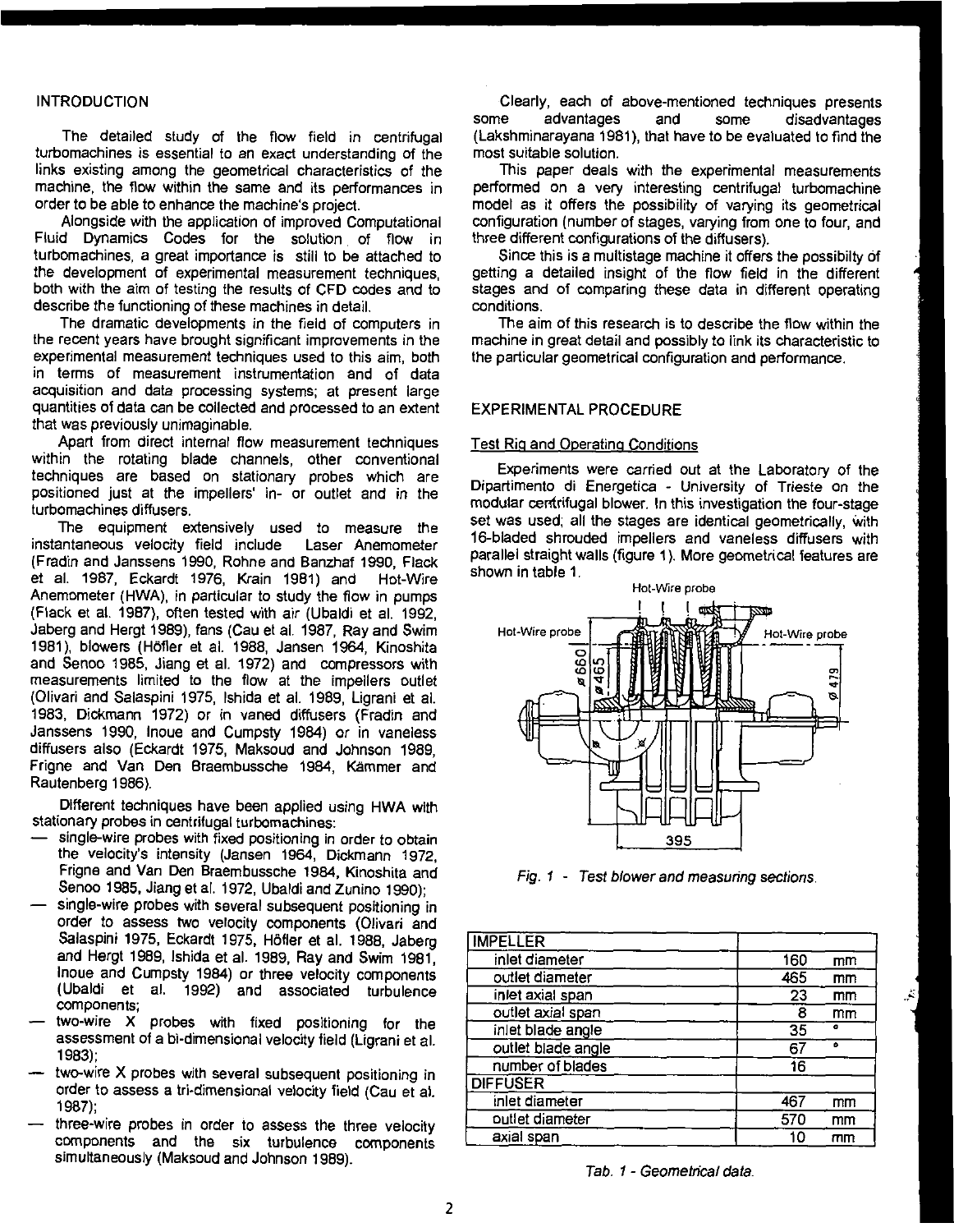The impeller was driven by a DC motor coupled to a speed increasing gear. The blower operated in open circuit: the air flow entered through a radial inlet pipe.

The blower characteristics for the design rotational speed of 3000 rpm are shown in figure 2 and the test conditions are pointed out. The design condition is: flow coefficient  $\varphi$ =0.0065, pressure coefficient  $v=0.44$ , power coefficient  $\lambda$  $=0.0085$ , efficiency  $\eta = 0.33$  (gear mechanical losses and lubricating power included). The flow is stalled for flow coefficient less than 0.0040. The measurements were performed at four stable and four unstable conditions (table 2).



Fig. 2 - Performance map of the test blower.

| 10.0010   0.0020   0.0030   0.0040   0.0050   0.0065   0.0080   0.0095 |  |  |  |  |
|------------------------------------------------------------------------|--|--|--|--|



# Instrumentation and Measuring Technique

Mass flow rate was measured by an orifice flow meter and controlled by a throttling valve in the discharge pipe. Pressures were measured by variable inductance transducers, temperature by type K thermocouples, torque by a load cell and rotational speed by a magnetic pick-up indicator.

Flow measurement was performed by a constant temperature hot-wire Dantec anemometer, both with single (55P11) and X-wires (55P62) straight miniature probes. The sensors were tungsten wires, of 5  $\mu$ m diameter and 1.25 mm length. Two hot-wire units (55M01) with standard bridge (55M10) were used and a low-pass filter at 10 kHz was applied to cut high frequency noise, the base frequency being 800 Hz (blade passage). The hot-wire instantaneous voltage signals were sent to an analog/digital converter board. The phase reference was taken off by the pick-up device through a time base that provided the trigger signal. The data acquisition system (HP6900) was controlled by a HP9000 computer (figure 3).



Fig. 3 - Schematic of experimental rig.

Every probe was calibrated in a Disa 55D45 unit using  $\,\hat{\mathrm{g}}$ technique that was described in detail by the authors in a previous paper (1993). By composing King law with a parabolic directional sensitivity law a calibration surface (voltage in function of velocity intensity and flow angle) was obtained for each wire.

The coefficients of the calibration surface were corrected in order to take into account the temperature effect, according to Collis and Williams model (1959), with the fluid properties evaluated according to Morrison (1974).

After calibrating probes a check was done by sample stationary flows (velocity from 60 to 80 m/s, flow angle withing the 40° allowable calibration zone): mean errors equal to 0.75% on velocity and 1° on angle approximately were found $\frac{\infty}{6}$ with maxima (1.9% and 2° respectively) located at the borders of the angular range.

A stationary hot-wire technique for rotor exit flows measurement was used. The Phase Locked Ensembles Averaging Technique (Lakshminarayana and Poncet 1974, Lakshminarayana 1981) was adopted for stable operating conditions and 120 records (40 circumferential location for each of three blade-to-blade channel) were taken on N=30 $\overline{\Phi}$ consecutive revolutions. Downloaded from http://asmedigitalcollection.asme.org/GT/proceedings-pdf/GT1994/78835/V001T01A010/2404526/v001t01a010-94-gt-041.pdf by guest on 03 July 2022

Probes were located within the diffusers both radially,  $a\tilde{b}$ several different distances from the machine axis, and axially, at a distance of 3% of the outlet radius from the impeller exit.g

When the probe was radially placed, a fixed orientation? was adopted and the single wire was set parallel to the machine axis in order to be normal to absolute velocity (in facts negligible axial component was supposed, because of the aspect ratio of the channel). This radial set was used to measure the intensity of the velocity vector and the flow decays downstream of the impeller in the diffusers of all the stages.

On the contrary with probes axially placed, at the outlet of the first and fourth impeller, bi-dimensional flow measurements were done, adopting two different techniques to obtain the velocity vector and the Reynolds stress tensor on the blade-to-blade plane; a triple orientation technique with single-wire probe (Olivari & Salaspini 1975), and a fixed orientation technique with X-wire probe.

To have a significant description of the flow field, in the first stage the X-wire probe were used, in order to obtain a more accurate measurement of Reynolds stress.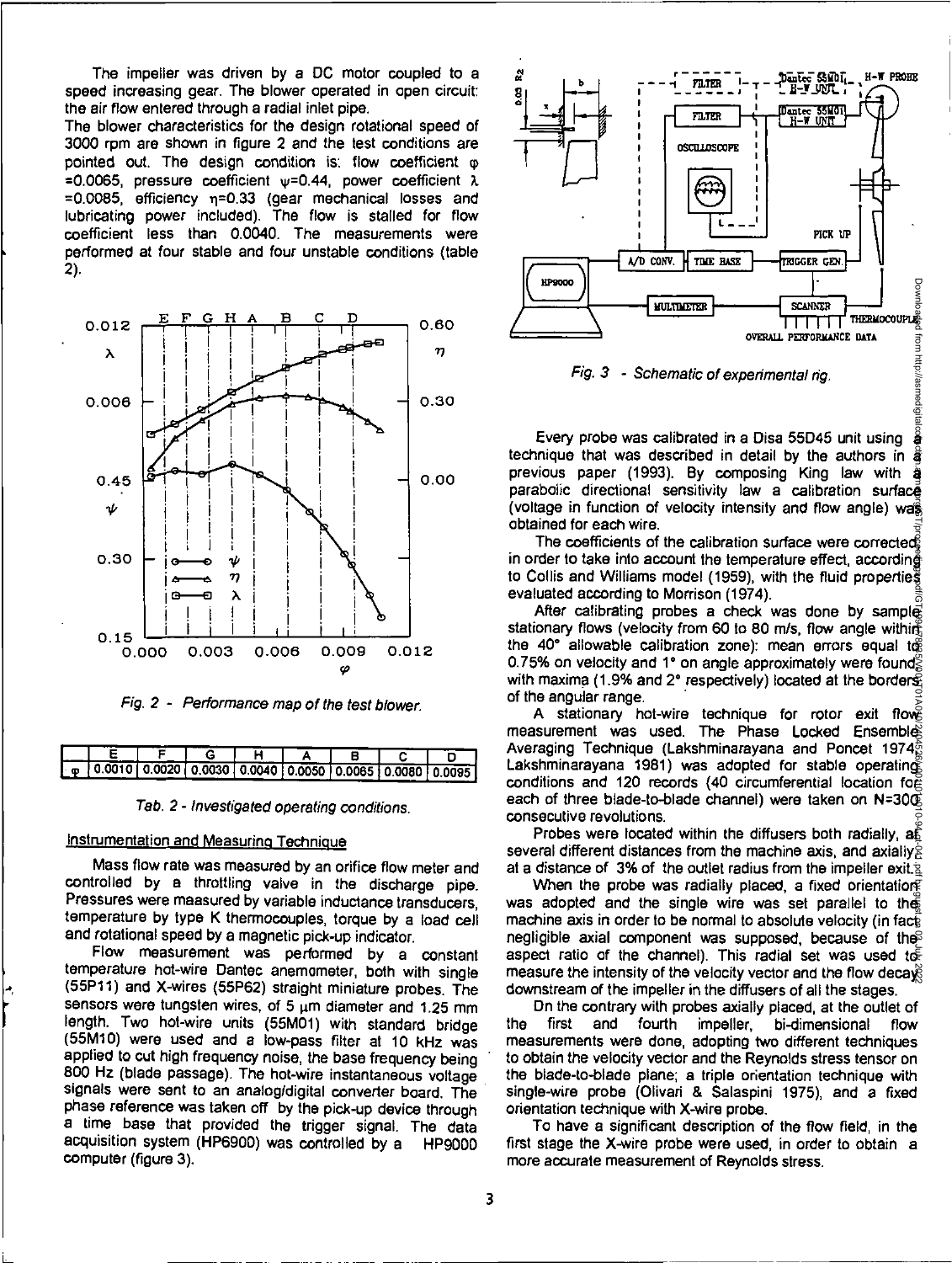



Fig. 4 - Flow pattern in the first stage at nominal conditions  $(\varphi = 0.0065)$ .

Fig. 5 - Flow pattern in the fourth stage at nominal conditions ( $\varphi$ =0.0065).

÷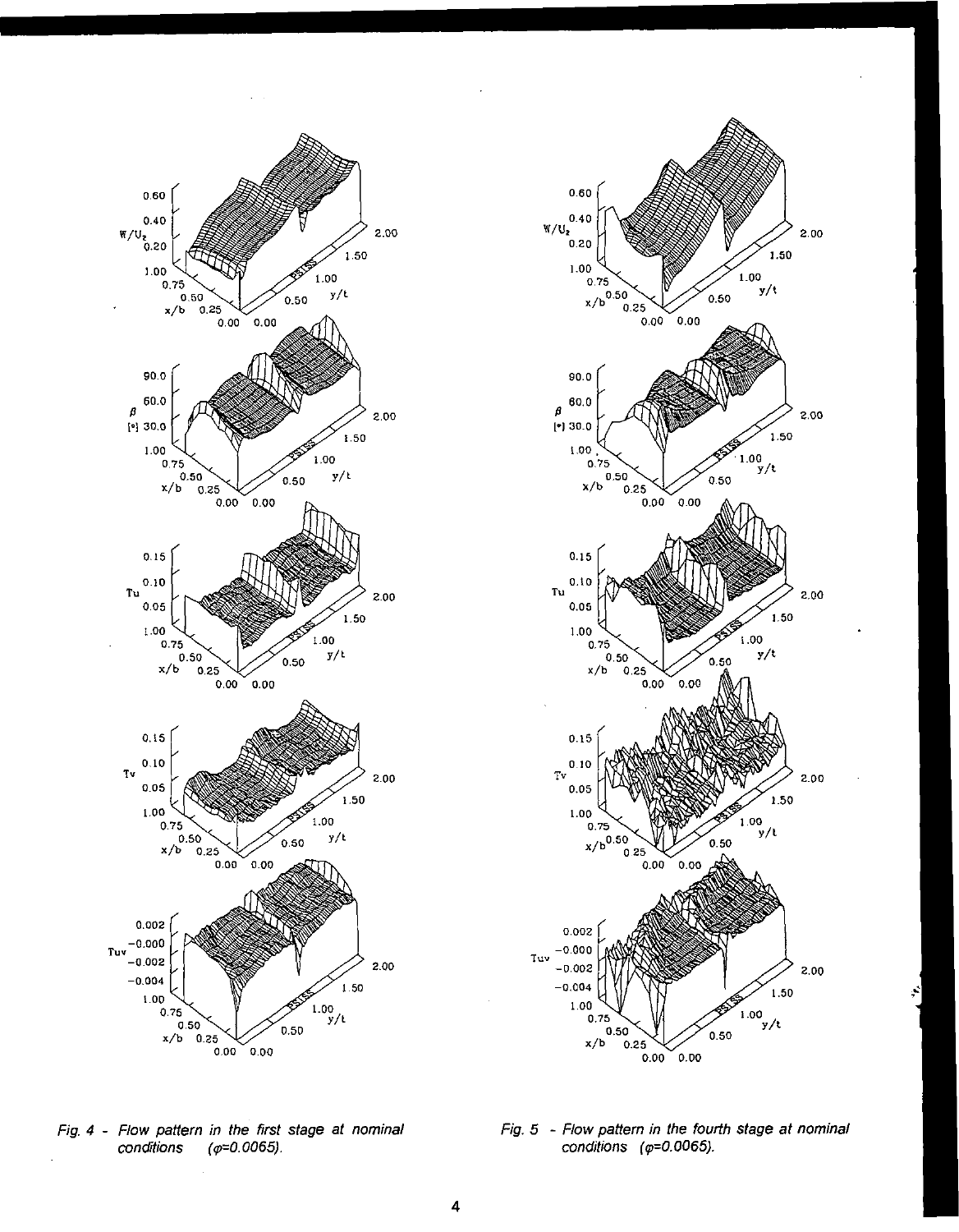Since in the fourth stage the flow field was found not to be bi-dimensional, but to show zones with considerable axial gradients (above all near the hub), the triple orientation single wire probe technique was considered more correct in order to obtain the complete velocity vector field.

In fact, the two wires of the X-wire probes should not be too close in order to avoid reciprocal disturbance (Nagano and Tsuji 1993), but on the other hand they have to perform essentially a point measurement; that is possible only in bidimensional flows.

During X-wire probe measurements, the probe orientation was accurately set to minimise the aerodynamic disturbances caused by the tips of wire supports.

# EXPERIMENTAL RESULTS

#### Stable flow conditions

Following is a description of the results of measurements carried out with blower in stable operating conditions (A, B, C, **D),** at the design rotational speed of 3000 rpm, by ensemble averaged velocity measurements.

Figures 4 and 5 show the conditions of the flow at the outlet of the first and fourth stage respectively, at the radial position R/R<sub>2</sub>=1.03, at nominal flow rate B ( $\varphi$ =0.0065).

Relative velocity W/U<sub>2</sub>, relative flow angle  $\beta$  and turbulent Reynolds stress tensor components Tu, Tv, Tuv are represented as a function of the axial position x/b (0=shroud, 1=hub) and of the circumference coordinate y/t for two consecutive blade-to-blade channels (first channel 0=SS, 1=PS).

From a detailed analysis of the outlet flow at the first stage (figure 4) very uniform hub-to-shroud trends can be noted both in terms of velocity and turbulence in accordance with Gyarmathy et al. (1991), whereas no gradual variation between hub and shroud as reported by Olivari and Salaspini (1975) and Ishida at al. (1989), nor a wake area near the shroud as reported by Rohne and Banzhaf (1990) could be noted.

Instead relative velocity increases rather regularly in circumference direction from SS to PS, with a clear discontinuity in correspondence with blade passages; similar trends were reported by Inoue and Cumpsty (1984) and Flack et al. (1987).

The relative flow angle sharply decreases after the SS remaining almost constant in the blade channel and decreasing again at the PS.

The turbulence components remain approximately constant and show rather low values for most of the blade channel, with high peaks or remarkable discontinuities in correspondence to blade passages. Therefore, a clear area of higher turbulence could not be noted in proximity of the PS as reported by Maksoud and Johnson (1989).

Flow conditions are markedly different at the outlet of the fourth stage (figure 5). In hub-to-shroud direction there are marked differences in the area near the hub showing a higher relative velocity, a lower relative angle, and generally quite higher turbulence components, in accordance with data reported by Maksoud and Johnson (1989). However, relative velocity gradually increases in the blade-to-blade plane from SS to PS as in the first stage, although a lower relative velocity area may be pointed out near SS - shroud as reported by Ubaldi et al. (1992) and Eckardt (1975).

The relative angle in the fourth stage presents lesser variations in the entire channel, while the turbulence components highlight an area with higher turbulence near the SS - hub end. As far as turbulence is concerned it should be kept in mind that, according to the experience of authors, the different measurement technique (the single-wire probe instead of the two-wire one), can lead to greater errors and represents an obstacle to a really homogenous comparison with the first stage results.

A comparison among the different flow rates (A, B, C, **D)** is summarised in figure 6 showing the conditions of the outflow from the fourth stage at a mean axial position (x/b=0.5) and at the radial position  $R/R<sub>2</sub>=1.03$  again. Downloaded from http://asmedigitalcollection.asme.org/GT/proceedings-pdf/GT1994/78835/V001T01A010/2404526/v001t01a010-94





The trends of the relative velocity show a regular increases from SS to PS for low and medium flow rates, while a peak area is to be pointed out at the channel centre at  $\varphi$ =0.0095. A similar situation was reported for a centrifugal compressor by Inoue and Cumpsty (1984). Downloaded from http://asmedigitalcollection.asme.org/GT/proceedings-pdf/GT1994/78835/V001T01A010/2404526/v001t01a010-94-gt-041.pdf by guest on 03 July 2022

As regards the relative angle high values can be noted at  $\otimes$  $p=0.0050$  right after the SS, while with high flow rates  $\beta \in$ rapidly decreases after the SS and remains around low values in the central part of the blade channel.

The flow turbulence is characterised by higher values of the Tu component near the PS for high flow rates, as measured by Olivari and Salaspini (1975), while at low flow rates an area of higher turbulence can be noted near the SS. In these conditions the occurrence of a wake area near the SS can by hypothesised, which is characterised by low velocity and high turbulence (Ubaldi et al. 1992, Eckardt 1975).

The different flow conditions at the outlet of the four impellers are compared in figure 7 with reference to the nominal flow rate (B).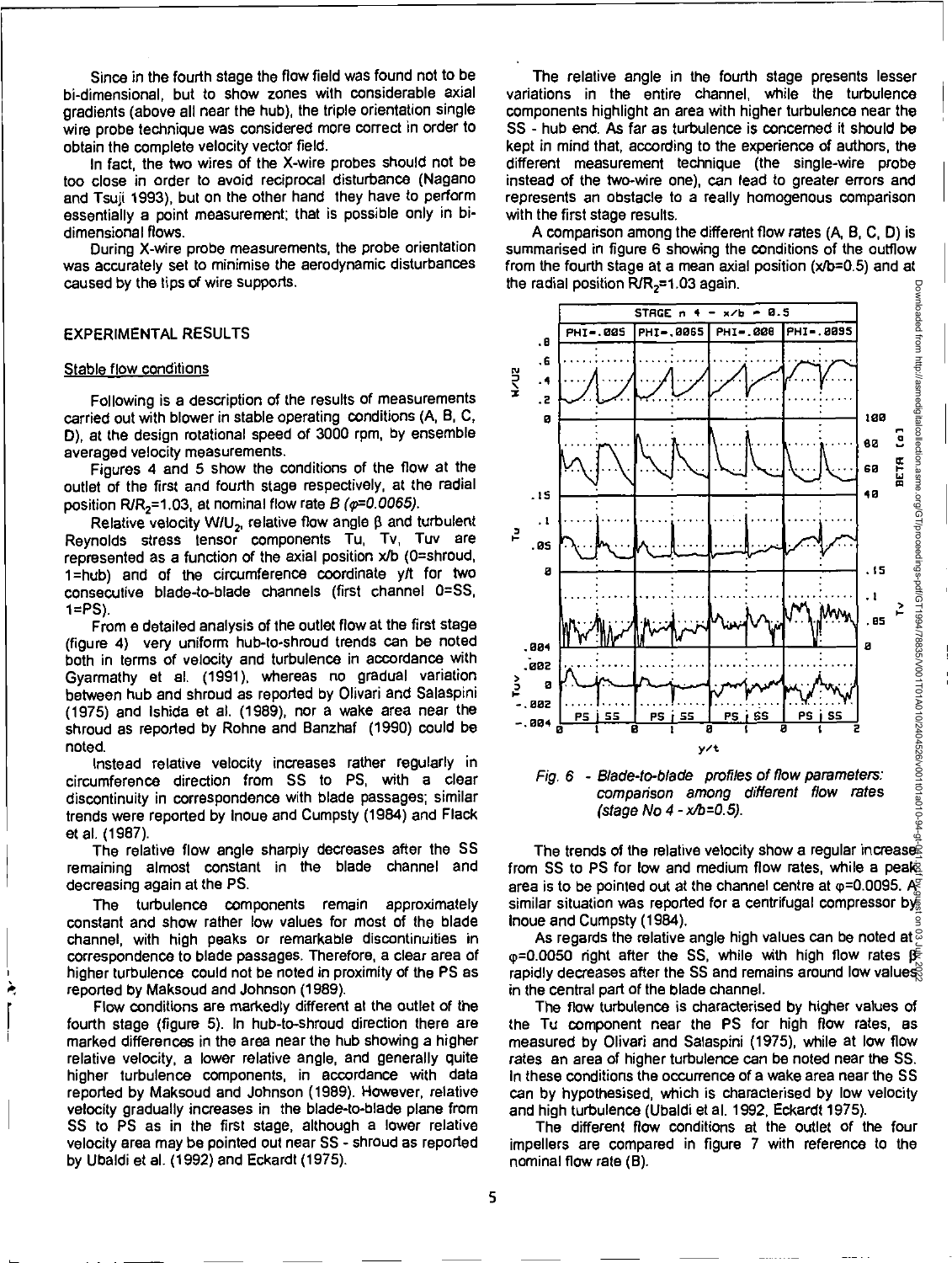

Fig. 7 - Blade to blade profiles of flow parameters at x/b=0.5: comparison among the four stages at nominal conditions ( $\varphi$ =0.0065).

These results refer to measurements carried out with the single-wire probe radially located and report the absolute velocity  $C/U<sub>2</sub>$  and its fluctuation intensity T, in the mean  $x/b=0.5$  section at a 5 mm radial distance from the trailing edge  $(R/R<sub>2</sub>=1.022)$ . Remarkably different trends can be reported:

- in the first stage velocity rapidly decreases at the SS and the values of velocity fluctuation are low in the entire blade-to-blade channel;
- in the second and third stages velocity decreases gradually from SS to PS, with more discontinuous and in average higher fluctuation values;
- in the fourth stage the absolute velocity decreases sharply after the SS showing its relative maximum at the centre of the channel, with high fluctuation values near the SS, as already shown in figure 6 with the turbulence components.

In order to have a picture of the flow trend in the diffusers, figure 8 represents the trends of  $C/U<sub>2</sub>$  and T measured in correspondence with different radial positions in the first stage diffuser.

These measurements referring to nominal conditions were carried out with the single-wire probe radially located to the mean hub-to-shroud position (x/b=0.5), at a distance from the impeller exit varying from a minimum of 5 mm ( $R/R<sub>2</sub>=1.022$ ) to a maximum of 45 mm  $(R/R<sub>2</sub>=1.194)$ . The diagram points out the following progressive changes with the increasing radius: decrease of the velocity mean value, decrease in the velocity variation due to the blade passage, circumferential shift of these velocity variations, increase of the fluctuation mean value, decrease of the fluctuation peaks in correspondence with the blade passage.

Similar trends referring to the fluctuation with varying radius are reported by Maksoud and Johnson (1989). In conclusion it can be noted that at a max. 45 mm distance  $(R/R<sub>2</sub>=1.129)$  from the impeller exit, the trend of velocity is only slightly influenced by the blade passage (velocity differences less than 6%), with an almost constant fluctuation value around 10%.

The flow field can be alternately shown by a representation of the radial iso-velocity lines in the section considered; figure 9 takes into consideration the conditions at the first and fourth impeller exit.

An analysis of the situation at the first stage indicates still a regular outflow both with varying  $y/t$  and  $x/b$  coordinates. Only a restricted low radial velocity area can be pointed out near the hub - SS, which can be clearly noted at high flow rates; thus there is not a clear wake area in proximity of SS at low flow rates as normally happens with compressors (Inoue and Cumpsty 1984, Gyarmathy et al. 1991, Johnson and Moore 1983), but greater velocity gradients at high flow are to be noted, as reported by Maksoud and Johnson (1989), and in any case in the area near the hub (Jaberg and Hergt 1989).

Downloaded from http://asmedigitalcollection.asme.org/GT/proceedings-pdf/GT1994/78835/V001T01A010/2404526/v001t01a010-94-gt-041.pdf by guest on 03 July 2022

On the contrary, the situation is substantially different in the fourth stage where there are considerable velocity gradients passing from the hub to the shroud; an extended low velocity area clearly appears near the hub at high flow rates (Jaberg and Hergt 1989), which is present however also at low flow rates near SS. Higher turbulence values correspond to these low radial velocity areas (figures 5 and 6).



Fig.  $8$  - Flow parameters traces in the first stage diffuser at  $x/b=0.5$ : comparison among differing radial position, at nominal conditions  $(\varphi=0.0065)$ .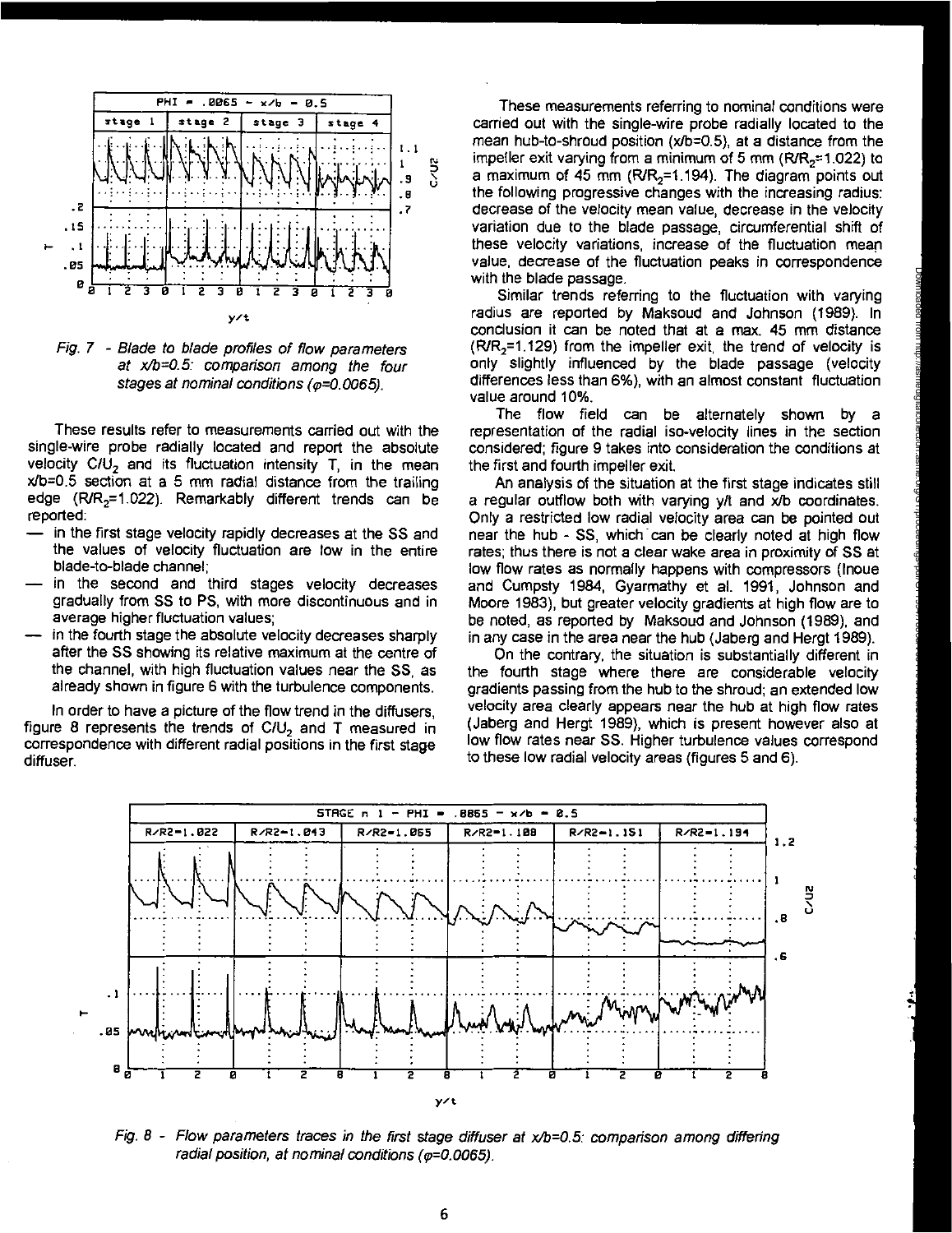

Fig. 9 - Isolines of the radial velocity at the first and fourth impellers exit: comparison among different flow rates.

### Unstable flow conditions

k,

The subsequent phase has been a study of the trends of instantaneous velocity at the impellers' outlet in unstable conditions in order to observe the modifications of the flow with a diminishing flow rate. All the tests were caeeied out at the nominal rotational speed (3000 rpm). The X hot-wire probe

was placed axially at the outlet of the first and of the fourth impeller at an intermediate position (x/b=0.5), obtaining directly the value of the instantaneous velocity vector in the blade-to-blade plane along all blade channels (40 measure points for each channel) for N=32 consecutive revolutions.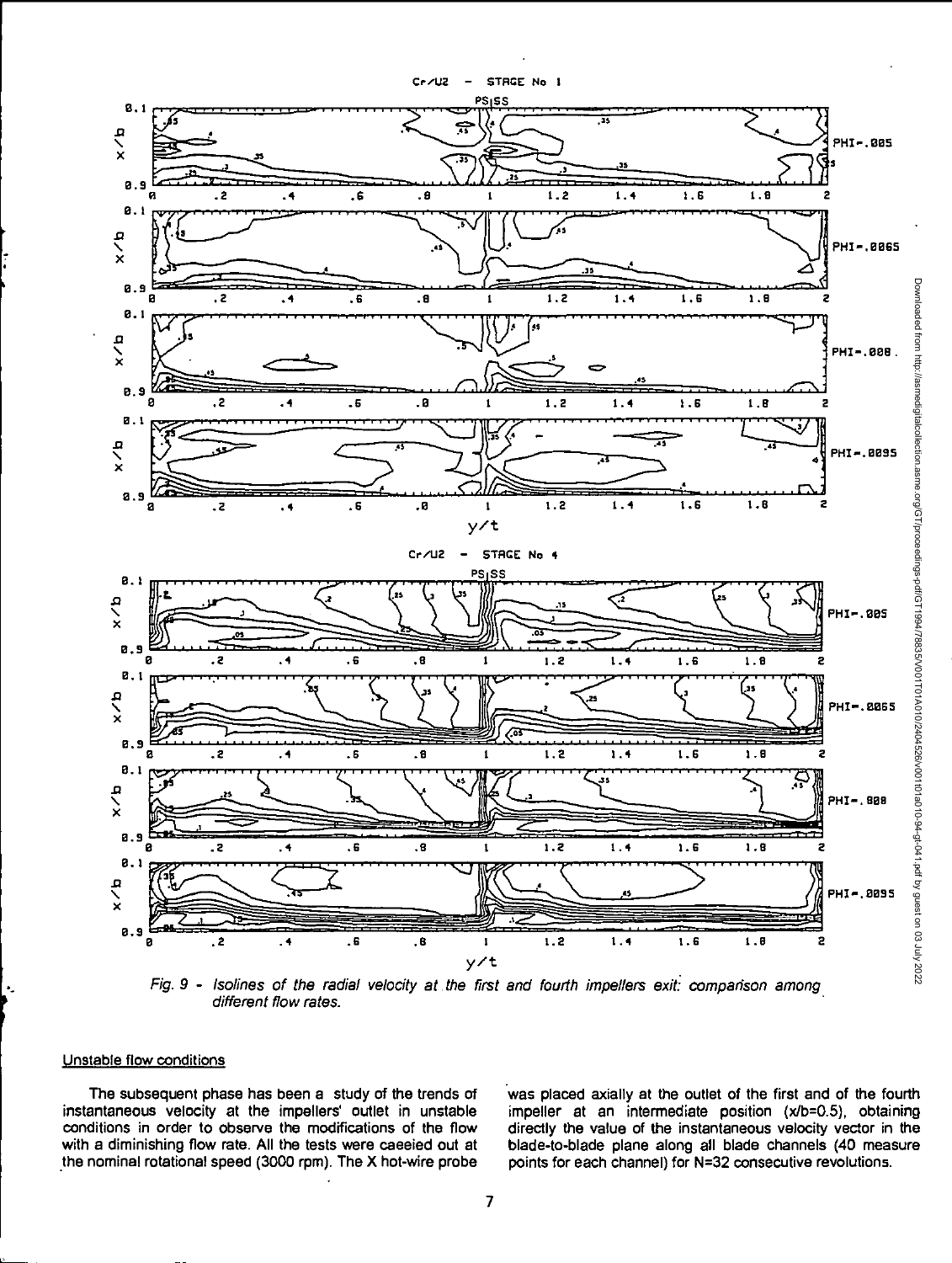

Fig. 10 - Velocity traces at the impellers exit in unsteady flow conditions  $(x/b=0.5)$ .

Spectral analysis of the velocity signals was performed to gain quantitative information on the frequency characteristics of the observed flow instabilities, using the FFT technique.



Fig. 11 - Power spectra of the velocity at the impellers exit (x/b=0.5).  $\tilde{\lambda}$  , in

Figure 10 shows the trend of instantaneous velocity at the outlet of both the stages for the four flow coefficient values considered  $(E, F, G, H)$  starting  $\omega = 0.0040$ , that had been already selected as transition value in unstable conditions  $(figure 2)$ .

An analysis of figure 10 points out the occurrence of a low frequency oscillation starting to  $\varphi = 0.0030$  in the first stage, but just perceptible from  $\varphi$ =0.0040 in the fourth stage, in which the wave amplitude is greater than in the first one for all the considered flow rates. In both cases this oscillation persists and becomes higher with decreasing flow rate. showing a periodic pattern - corresponding to two impeller rotations approximately - characterising the presence of the rotating stall (Kinoshita and Senoo 1985, Ubaldi and Zunino 1990, Kämmer and Rautenberg 1986).

Figure 11 shows the corresponding results obtained by means of FFT analysis and reports the power spectra as a function of the frequency made dimensionless in respect to the base rotation frequency of the impeller. Data reported for φ=0.0040 present a very low uniform background noise. The complete spectra, not reported in the figure, show only the harmonics of the 16 frequency ratio corresponding to the number of blades. From  $\varphi$ =0.0030 a peak can be observed which is to be attributed to the stall at a frequency equal to one half of the base frequency approximately. With decreasing flow rate this frequency does not change, while the amplitude of the local disturbance is slightly increasing. In the fourth stage amplitudes are always greater than in the first stage, and a harmonic of a higher order can be observed.

In order to analyse the flow characteristics in greater detail in these unstable conditions, figure 12 shows the absolute velocity intensity trends and its angle for two revolutions only referring to the lower flow rate ( $\omega$ =0.0010). Substantial differences can be noted according to the position on the instability wave: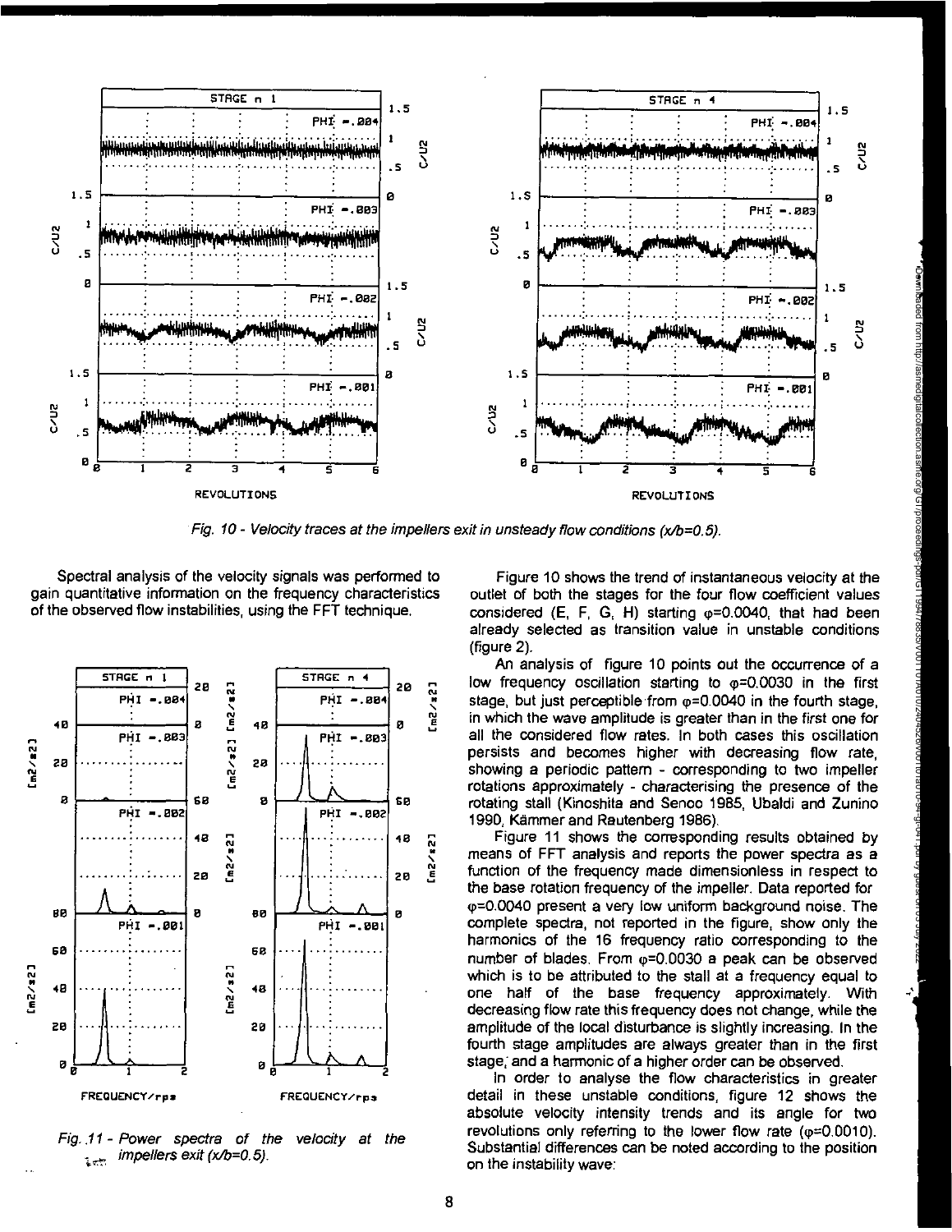

Fig. 12 - Absolute velocity and flow angle traces at the fourth impeller exit at x/b=0.5 at unsteady flow condition ( $\varphi$ =0.0010).

- in the area of the minimum mean velocity (abscissa =  $0-$ 0.3) instantaneous velocity tends to increase passing from SS to PS with a corresponding marked decrease of the angle which reaches negative values (reverse flow);
- in the area of increasing mean velocity (abscissa  $= 0.3 1$ 0.65) irregular trends can be noted both for the module and for the angle, with marked oscillations within the blade channels;
- in the area of mean maximum velocity (abscissa =  $0.65$  -1.15) trends similar to those observed in stable conditions can be noted, with a decrease of C from SS to PS and a corresponding increase of  $\alpha$ ;
- in the area of decreasing mean velocity (abscissa =  $1.15 -$ 2) irregular trends with strong oscillations occur again.

# **CONCLUSIONS**

The instantaneous flow at the outlet of the impellers of a multistage centrifugal blower has been measured and analysed in detail at different operating conditions, using a hot-wire anemometer with stationary probes.

With varying flow rates remarkable differences in the trends of velocity and of turbulence in the blade-to-blade plane could be observed.

Significant differences have been observed for the different stages, particularly the first, intermediate, and fourth one; the latter presenting a flow separation zone in the channel near SS.

Moving away from the impeller, the blade passage influence rapidly decreases reaching almost uniform velocity at the diffuser outlet, but with strong turbulence.

The flow at the outlet of the first impeller is sensibly bi- $\frac{3}{5}$ dimensional and presents gradual variations from SS to  $PS^2$ with perceptible gradients only in correspondence with the blade passages.

The flow at the outlet of the fourth impeller is less uniforms and presents high values from the hub to the centre of the channel in progressively extended areas with the decreasing of the flow rate.

The flow does not present the configuration of the potential theory in the blade-to-blade plane. It does not equally show the jet and wake flow typical of centrifugal compressors. It has to be noted that the test blower falls right in the transition zone indicated by Adler (1980). Downloaded from http://asmedigitalcollection.asme.org/GT/proceedings-pdf/GT1994/78835/V001T01A010/2404526/v001t01a010-94-gt-041.pdf by guest on 03 July 2022

Finally, data were collected also with the flow in unstable $\epsilon$ conditions measuring remarkable velocity oscillations due to  $\bar{\varepsilon}$ the presence of the rotating stall.

In these conditions the detailed analysis of the velocity trends in the blade-to-blade plane pointed out opposite trends in the different oscillation zones, with a flow inversion in the area of minimum velocity.

#### ACKNOWLEDGEMENTS

The authors would like to thank the MURST (Italian research ministry - 60% fund) and CNR (Italian research council) for the financial support granted to this research.